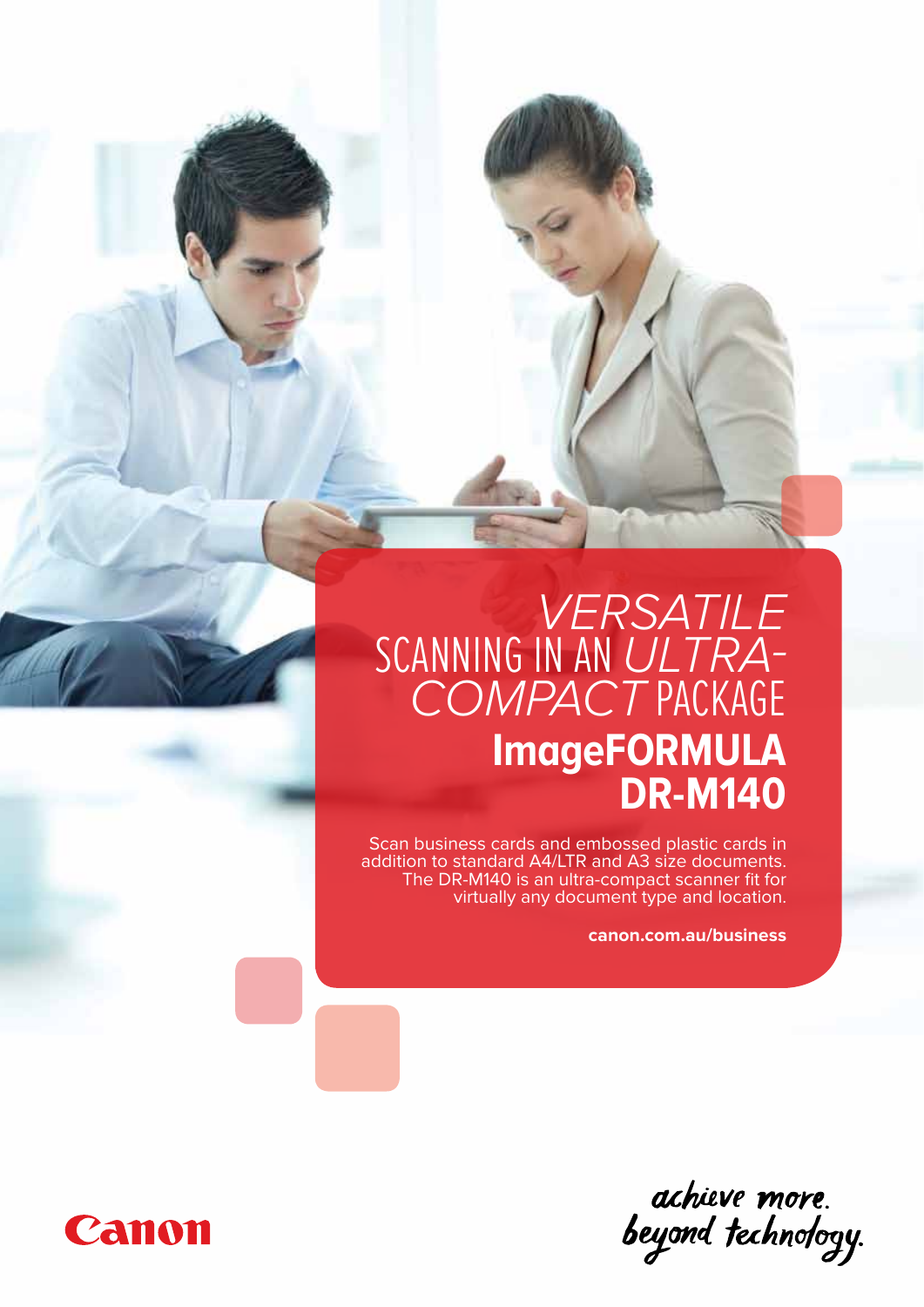# Designed for maximum *accessibility* and *flexibility*

Use the U-turn document path and control panel to conveniently perform all operations necessary for basic scanning tasks from the front of the scanner. Switch to the straight path to scan embossed cards and delicate documents. The DR-M140 delivers outstanding userfriendliness and versatility in a remarkably compact body.

#### **Fast, High-Quality Scanning**

#### **Reliable Document Feeding**

Canon's reliable page separation mechanism provides smooth feeding of a wide variety of document sizes and weights. Features such as Ultrasonic Double Feed Detection and Rapid Recovery further ensure dependability by making sure each and every page of a batch is scanned.

#### **Rapid Scanning**

An improved CMOS contact image sensor unit enables the DR-M140's fast 40 ppm / 80 ipm scanning. Colour documents can be scanned just as quickly as in B&W, and double-sided documents are scanned in one pass.

| Ultrasonic<br>emitter |                          |
|-----------------------|--------------------------|
| Ultrasonic<br>sensor  | Direction<br>of document |

#### **Small But Versatile**

#### **U-turn/straight path options**

Feed and eject documents using only the space in front of the scanner with the U-turn path, or use the straight path to scan cards, thick documents, and other documents sensitive to bending. Switching between the document paths based on document type is quick and easy.



|        | <b>Simplex</b> |        | <b>Duplex</b>  |        |
|--------|----------------|--------|----------------|--------|
|        | B/W, Grayscale | Colour | B/W, Grayscale | Colour |
| 200dpi | 40             | 40     | 80             | 80     |
| 300dpi | 40             | 40     | 80             | 80     |

#### **Compact and user friendly**

The scanner's compact body saves valuable desk space and fits easily on countertops and other narrow spaces. Full front side operability, including the ability to feed and eject documents from the front of the scanner, offers the ultimate in user-friendly scanning.



#### **Card Scanning**

You can scan plain plastic cards and embossed cards\* (e.g., credit cards) alike, and even scan mixed document batches that contain both cards and paper documents.

\* Up to three plain cards can be scanned at one time. Embossed cards must be scanned one at a time.

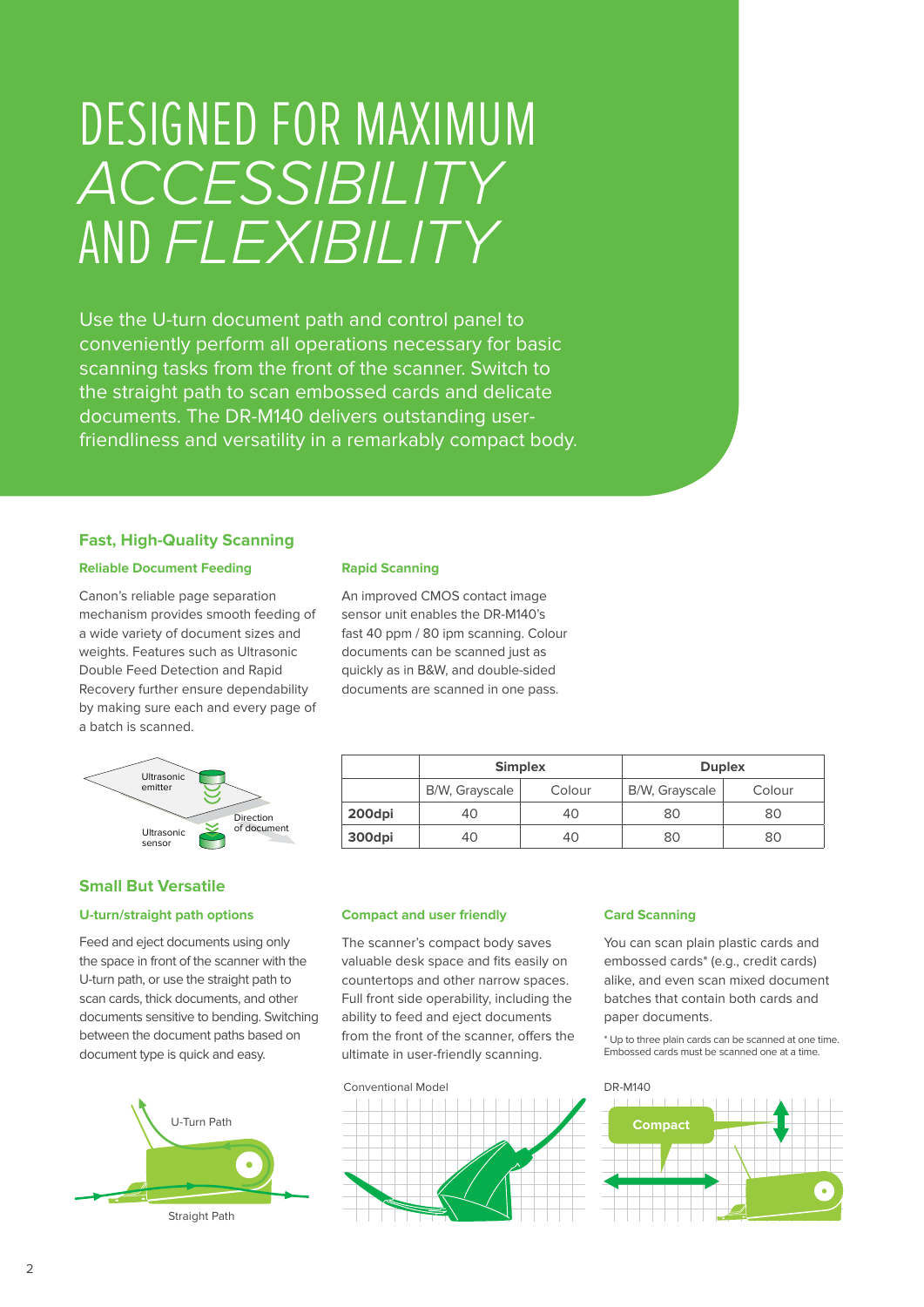#### **DFR (Double Feed Release) button**

Lights when a document double feed is detected. When a document that includes sticky notes or pasted photos is detected as double-fed, press this button to allow the

#### **Job select button**

Selects a registered job. The selected job number appears in the Job No. Indicator.

#### **Job No. Indicator**

Displays the number of the currently selected job, in addition to displaying errors and other information.



Stops active jobs.

#### **Easy Maintenance**

Almost all operations can be performed from the front side of the scanner. The front panels open wide for easy access to replaceable parts and jammed paper. Consumable parts such as the feed roller unit and retard roller are simple and easy to replace.



Starts the selected scan job.

#### **Image Processing**

#### **Automatic Colour Detection**

This function automatically determines which documents of a mixed batch should be saved in colour, grayscale or B&W, so it's no longer necessary to separate documents prior to scanning.

#### **Auto Page Size Detection**

Save the time and trouble of sorting batches by paper size. This function automatically detects the size of each fed document and ensures properly sized images for each page.

#### **Skip Blank Page**

Turns on the scanner.

Useful for scanning batches that include single- and double-sided documents, this function automatically removes unnecessary blank pages from the image file.